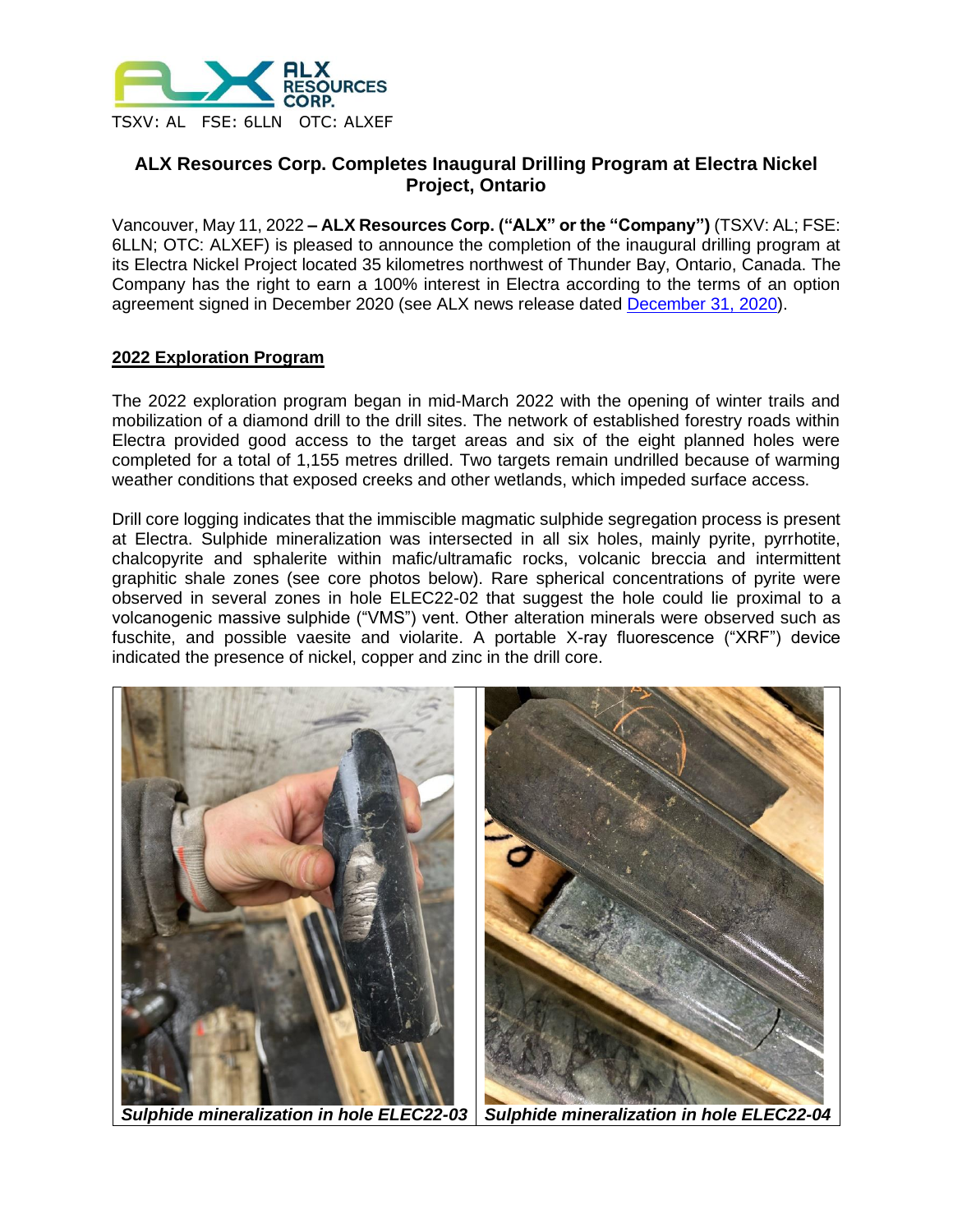Downhole electromagnetic surveys were completed on two of the first four drill holes to better define the targeted conductors detected by ALX's 2021 airborne VTEMTM survey flown by Geotech Ltd. of Aurora, Ontario. A ground electromagnetic geophysical survey was carried out in the 2022 program on an undrilled target, which has provided an improved collar location for a follow-up drilling program. ALX's drilling permit is good until March 2025.

A total of 477 samples from the first four holes have been shipped to ALS Global Laboratories in Thunder Bay, Ontario. Logging and sampling of the final two holes continues and an estimated 200 additional samples will be shipped in the coming weeks. The geoanalytical results obtained by XRF are not definitive and can vary from conventional analytical processing. The laboratory results will be released following their receipt, compilation and interpretation.



**Electra 2022 Drill Hole Plan Map with Downhole EM Loops**

**To view maps and photos of Electra [click here](https://alxresources.com/projects/energy-metals/electra-nickel)**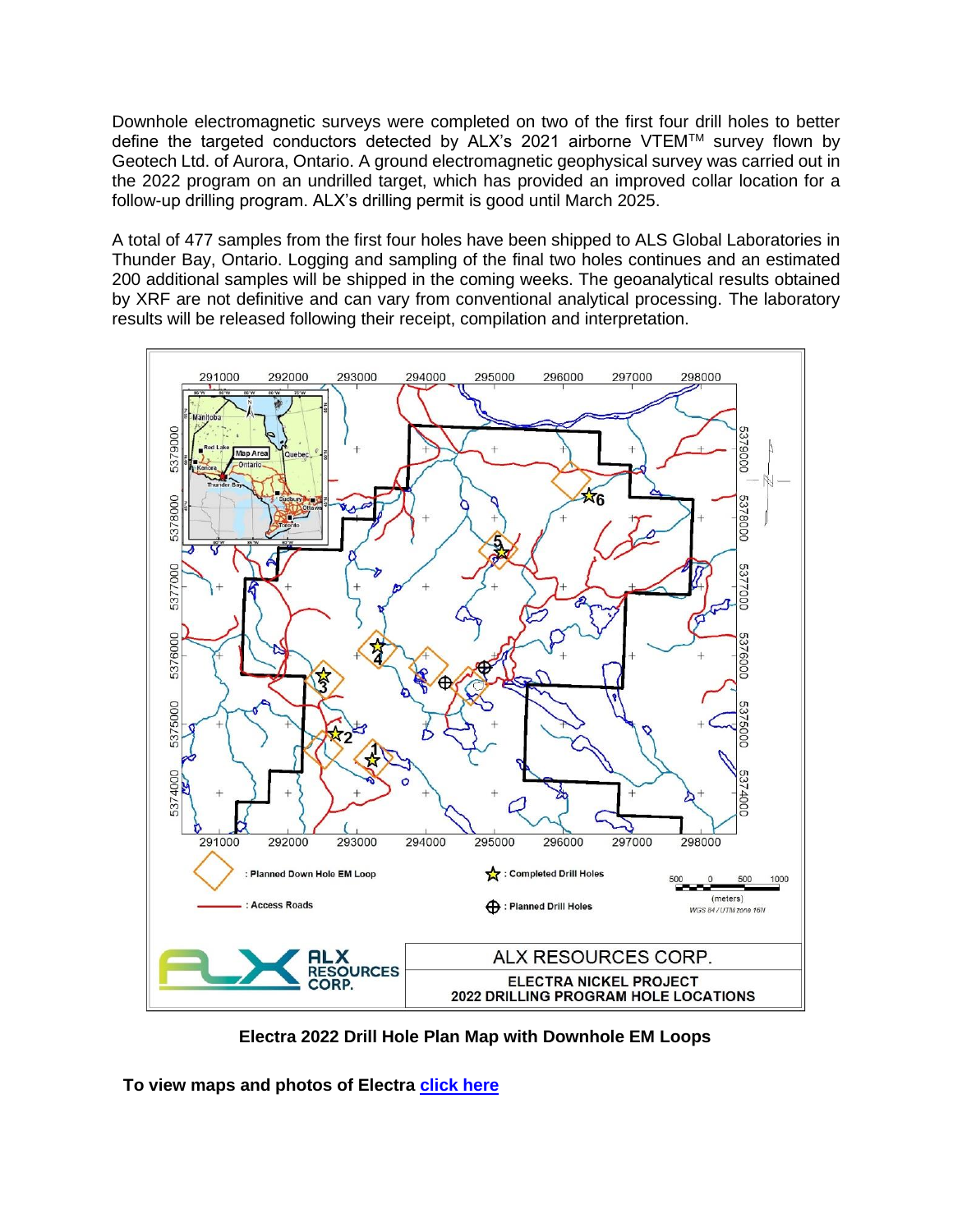### **About Electra**

Electra is located near Thunder Bay, Ontario, in a fertile exploration district well-linked to highways, roads and trails, and lies near a powerline and the Canadian National Railroad. The Project consists of 190 cell units totaling approximately 4,066 hectares (10,047 acres) and is prospective for nickel-copper-cobalt, platinum group elements, and gold. ALX has the option to earn a 100% interest in Electra after fulfilling payment obligations of cash and common shares, and exploration expenditures.

The technical information in this news release has been reviewed and approved by Dr. Larry Hulbert, D.Sc., P.Geo. who is a Qualified Person in accordance with the Canadian regulatory requirements set out in National Instrument 43-101.

## **About ALX**

ALX is based in Vancouver, BC, Canada and its common shares are listed on the TSX Venture Exchange under the symbol "AL", on the Frankfurt Stock Exchange under the symbol "6LLN" and in the United States OTC market under the symbol "ALXEF".

ALX's mandate is to provide shareholders with multiple opportunities for discovery by exploring a portfolio of prospective mineral properties, which include uranium, nickel-copper-cobalt and gold projects. The Company uses the latest exploration technologies and holds interests in over 200,000 hectares of prospective lands in Saskatchewan, a stable Canadian jurisdiction that hosts the highest-grade uranium mines in the world, a producing gold mine, and production from base metals mines, both current and historical.

ALX is an active explorer with interests in a number of uranium exploration properties in northern Saskatchewan, including 100% interests in the **Gibbons Creek Uranium Project**, the **Sabre Uranium Project** and the **Javelin** and **McKenzie Lake Uranium Projects,** a 40% interest in the **Black Lake Uranium Project** (a joint venture with UEX Corporation and Orano Canada Inc.), and a 20% interest in the **Hook-Carter Uranium Project**, located within the uranium-rich Patterson Lake Corridor with Denison Mines Corp. (80% interest) as operator of exploration since 2016.

ALX also owns 100% interests in the **Firebird Nickel Project** (now under option to Rio Tinto Exploration Canada Inc., who can earn up to an 80% interest), the **Flying Vee Nickel/Gold** and **Sceptre Gold** projects, and can earn up to an 80% interest in the **Alligator Lake Gold Project,**  all located in northern Saskatchewan, Canada. ALX owns, or can earn, up to 100% interests in the **Electra Nickel Project** and the **Cannon Copper Project** located in historic mining districts of Ontario, Canada, the **Vixen Gold Project** (now under option to First Mining Gold Corp., who can earn up to a 100% interest in two stages), and in the **Draco VMS Project** in Norway.

For more information about the Company, please visit the ALX corporate website at [www.alxresources.com](http://www.alxresources.com/) or contact Roger Leschuk, Manager, Corporate Communications at: PH: 604.629.0293 or Toll-Free: **866.629.8368**, or by email: [rleschuk@alxresources.com](mailto:rleschuk@alxresources.com)

### **On Behalf of the Board of Directors of ALX Resources Corp.**

*"Warren Stanyer"*

Warren Stanyer, CEO and Chairman